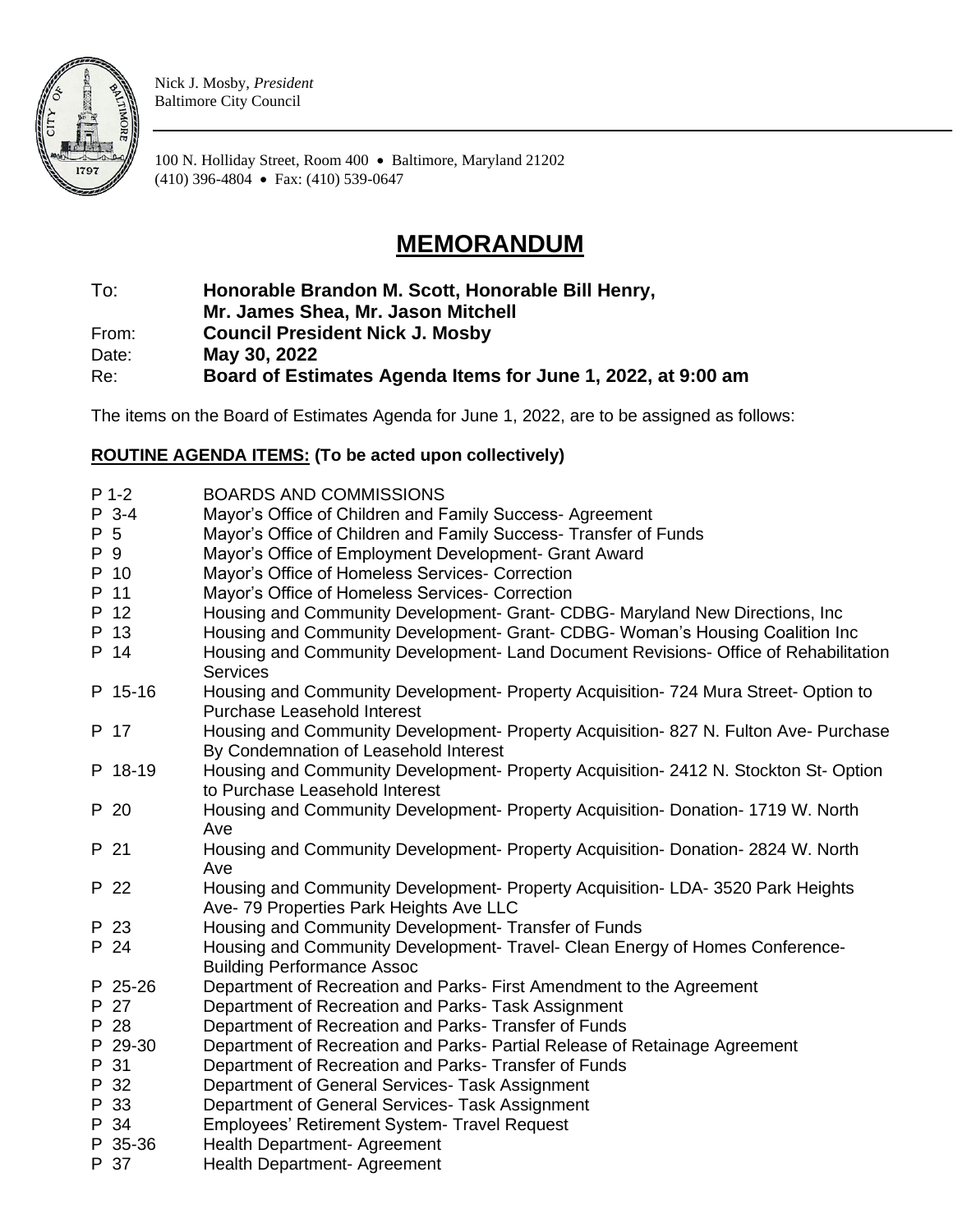BOE PUBLIC SESSION June 1, 2022 Page **2** of **3**

P 38 Health Department- Agreement P 39 Health Department- Agreement P 40 Health Department- Agreement P 41 Health Department- Agreement P 42 Health Department- Agreement P 43 Health Department- Agreement P 44 Health Department- Agreement P 45 Health Department- Two-Month Advance P 46 Real Estate- Lease- Gay Dallis LLC- 33 S. Gay St P 47 Real Estate- Lease- Second Renewal- Alison Spiesman- 2090 Woodbourne Ave P 48 Real Estate- Property Disposition- Sale- 1201 N. Rosedale St (former Rosemont Rec Ctr) P 49 Real Estate- Transfer of Agency Jurisdiction- 4402 & 4404 St. Georges Ave P 50 Real Estate- Transfer of Agency Jurisdiction- 2300 Maryland Ave P 51 Real Estate- Assignment of Tax Sale Certifications- 3307 Elmora Ave<br>P 52 Mavor's Office of Neighborhood Safety and Engagement- First Amenc Mayor's Office of Neighborhood Safety and Engagement- First Amendment to Agreement P 53 Mayor's Office of Neighborhood Safety and Engagement- First Amendment to Agreement P 54 Mayor's Office of Neighborhood Safety and Engagement- First Amendment to Agreement P 55-56 Mayor's Office of Neighborhood Safety and Engagement- Agreement P 57 Mayor's Office of Neighborhood Safety and Engagement- Agreement P 58 Mayor's Office- Travel Request P 59-84 PERSONNEL MATTERS P 85-86 Department of Public Works- Task Assignment P 87-88 Department of Public Works- Extra Work Order P 89-90 Department of Public Works- Extra Work Order P 91 Department of Public Works- Transfer of Funds P 92-93 Department of Public Works- Grant of Easement P 94-96 Department of Public Works- Staffing Supplementation Services Agreement P 97 Department of Public Works- Transfer of Funds P 98-99 Department of Public Works- Travel Request P 100-102 Department of Public Works- Amendment to 2019 License Agreement P 106 Parking Authority of Baltimore City- Transfer of Funds P 107 Police- Grant Award- MD Governor's Office of Crime Control and Prevention P 108-109 Police- Travel- SMIP Training P 110 States Attorney- Grant Award- Adjustment Notice- MD Governor's Office of Crime and **Prevention** P 111-112 Department of Transportation- Developer's Agreement No. 1735 P 113 Department of Transportation- Developer's Agreement No. 1794 P 114 Department of Transportation- Minor Privilege Application P 115 Department of Transportation- Minor Privilege Application P 116 Department of Transportation- Minor Privilege Application P 117 Department of Transportation- Task Assignment P 118 Department of Transportation- Transfer of Funds P 119 Department of Transportation- Task Assignment P 120 Department of Transportation- Extra Work Order No.1 P 121 Department of Transportation- Extra Work Order No. 3- Mid-Atlantic Contractors<br>P 122-157 INFORMAL AWARDS **INFORMAL AWARDS** P 158 Bureau of Procurement- Pay Outstanding Invoice P 159 Bureau of Procurement- Pay Outstanding Invoice P 160 Bureau of Procurement- Pay Confirming Invoice P 161 Bureau of Procurement- Pay Outstanding Invoice P 162 Bureau of Procurement- Pay Outstanding Invoice P 163 Bureau of Procurement- Pay Confirming Invoice P 164-167 RECOMMENDATIONS FOR CONTRACT AWARDS/REJECTIONS P 168-170 Finance Department- Waterfront Management District 2023 Budget & Property/Tax Public Utilities Surcharge Rates